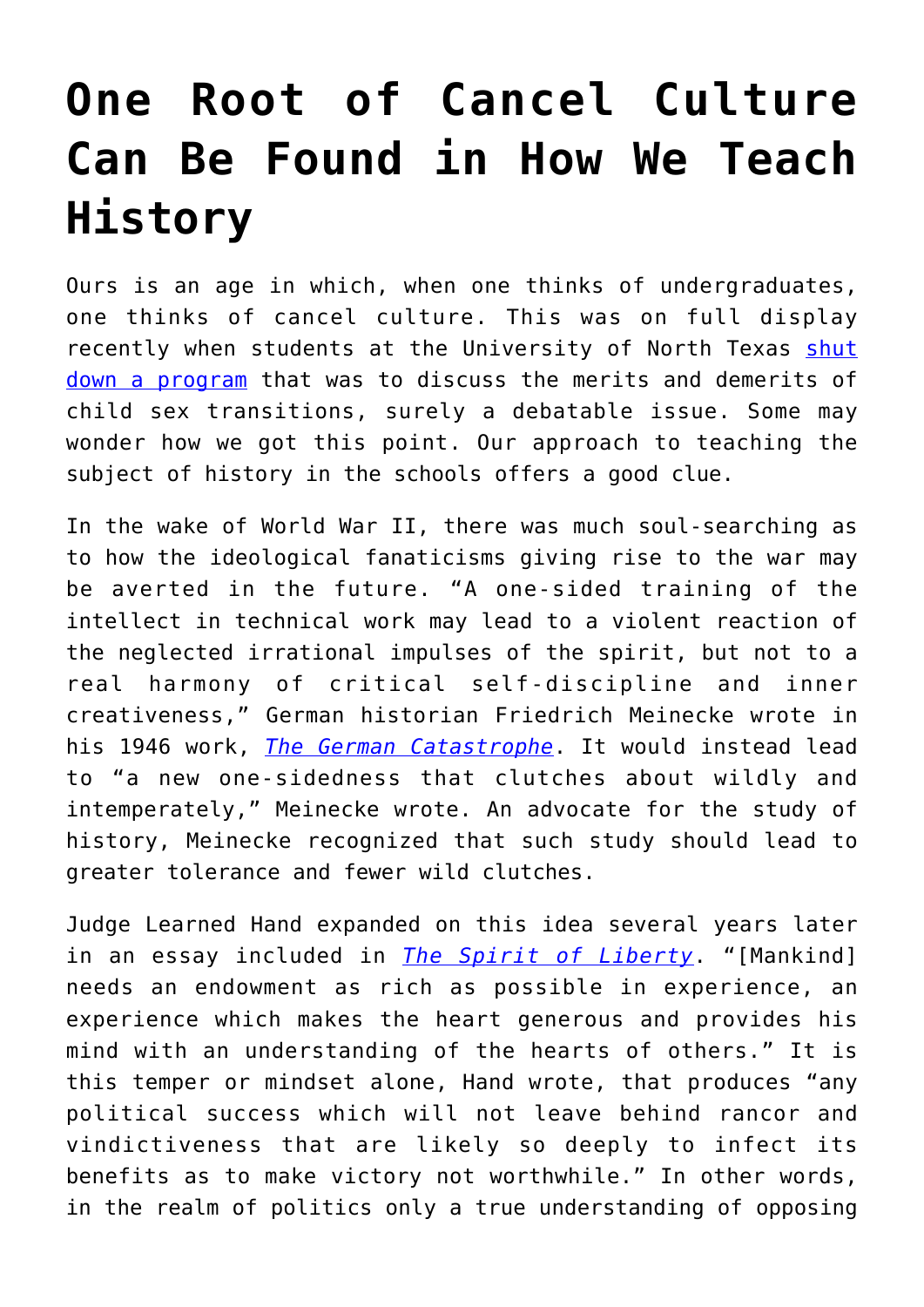viewpoints and the persons behind them can lead to worthwhile victories.

There were numerous post-war projects aimed at providing a better understanding of history and its figures to college students. One of these was the [Amherst Project,](https://ecommons.luc.edu/cgi/viewcontent.cgi?article=2516&context=luc_diss) which lasted from 1959 to 1972. The project replaced high school American history textbooks—designed either to indoctrinate or to emasculate the subject matter—with a series of 150-page pamphlets on such topics as the Missouri Compromise and the Pullman Strike, each assembling speeches and public documents of the period. For example, the unit on the Pullman Strike contained speeches by President Grover Cleveland, Attorney General Richard Olney, the labor leader Eugene Debs, Illinois Governor John Altgeld, and others. Multiple booklets were composed; at least 30 were published by various publishers, including D. C. Heath and Addison-Wesley. All are now out of print.

Yet the problem-solving that Hand favored, and that the Amherst Project encouraged, eventually gave way to the shallow utopianism that Meinecke and Hand had both warned against. At the end of its run, the Amherst Project concluded "that the curriculum work of the 1960s was no longer of use … something more radical was needed."

What followed was a shift to "community service" programs, which foster premature political commitment, and which are one of the main malign legacies of the '60s. In 1971, the educationist Jerome Bruner published an article, "The Process of Education Revisited," asserting that the 1960s curricular movements had the goal of making students better problem solvers, but that they had become distrustful of applying logic to problems because of all the extra-curricular events going on around them. According to Bruner, poverty, racism, riots, the Vietnam war—all these things were considered atrocities by the students of that era, and they abandoned logical problem-solving for the experiential learning of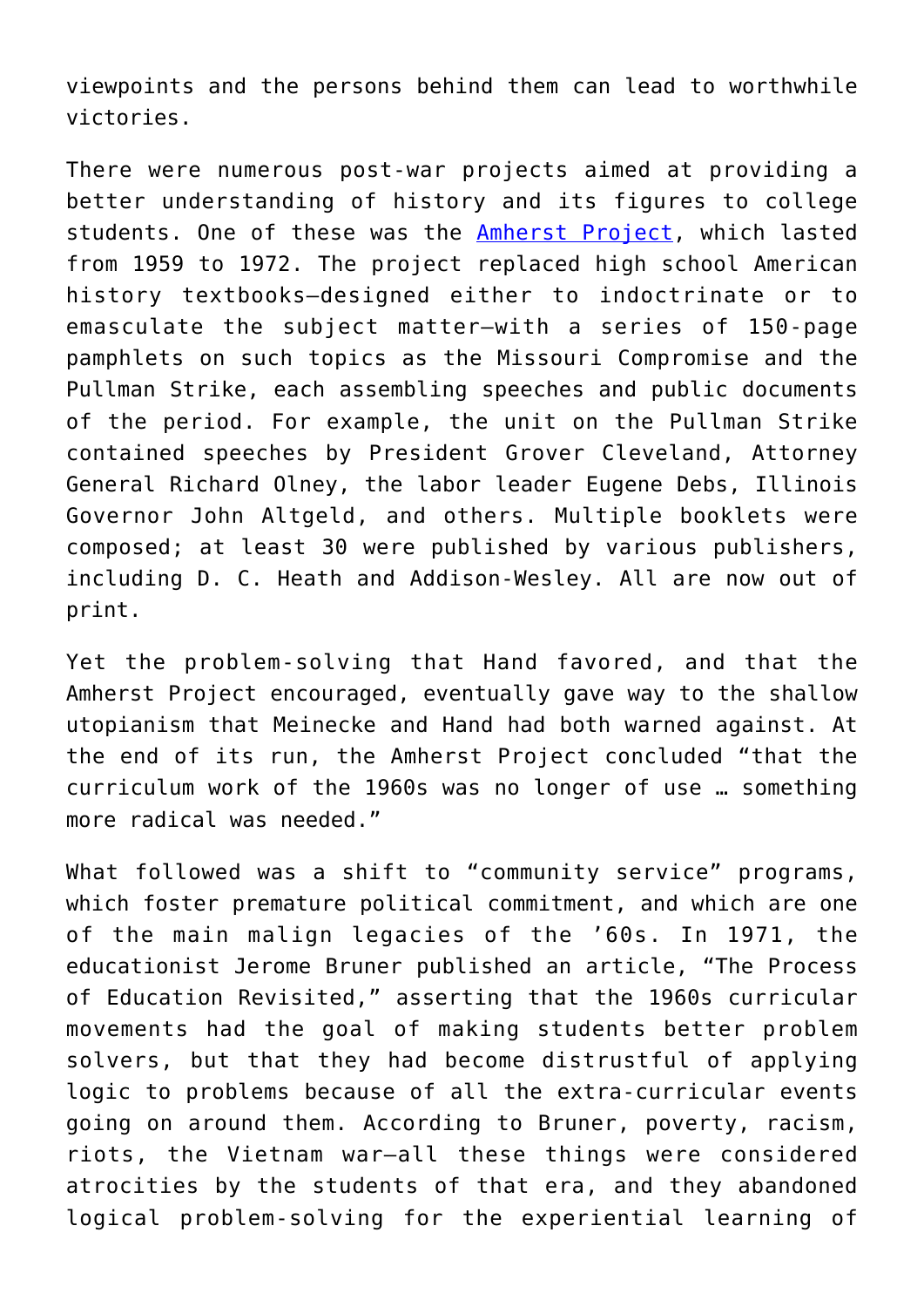direct encounters.

The quintessential expression of this more radical view was Hillary Rodham's 1969 [commencement address at Wellesley](https://www.cbsnews.com/news/hillary-rodhams-1969-commencement-address/) calling for student political engagement in place of booklearning: "We protested against the rigid academic distribution requirement. We worked for a pass-fail system," she said. "We questioned the meaning of a liberal arts education … we feel … that our prevailing, acquisitive, and competitive corporate life, including tragically the universities, is not the way of life for us. We're searching for more immediate, ecstatic, and penetrating mode of living." This was a call not for discussion, but for demonstrations and direct action.

Neither American high school nor college education has completely recovered from the experience of the late '60s. For example, the one-time Director of Admissions at Yale, R. Inslee Clark Jr., replaced the previous class-bound admissions system not with meritocracy, but with affirmative action, admitting a "fifth column" whose political protests convulsed the university in 1968. Virtually all major American universities, with the honorable exception of the University of Chicago, under pressure of student demonstrations and with the aid of grants from politically correct foundations have since succumbed to the "cancel culture."

The spirit in which history—and all subjects—are taught should instead be that of [Ecclesiasticus 11:7,](https://www.kingjamesbibleonline.org/Ecclesiasticus-11-7/) stressing, as Hand did, the importance of understanding that which one criticizes: "Blame not before thou hast examined the truth; understand first, and then rebuke. Answer not before thou hast heard the cause: neither interrupt men in the midst of their talk."

The reigning cancel culture would do well to listen to such wisdom.